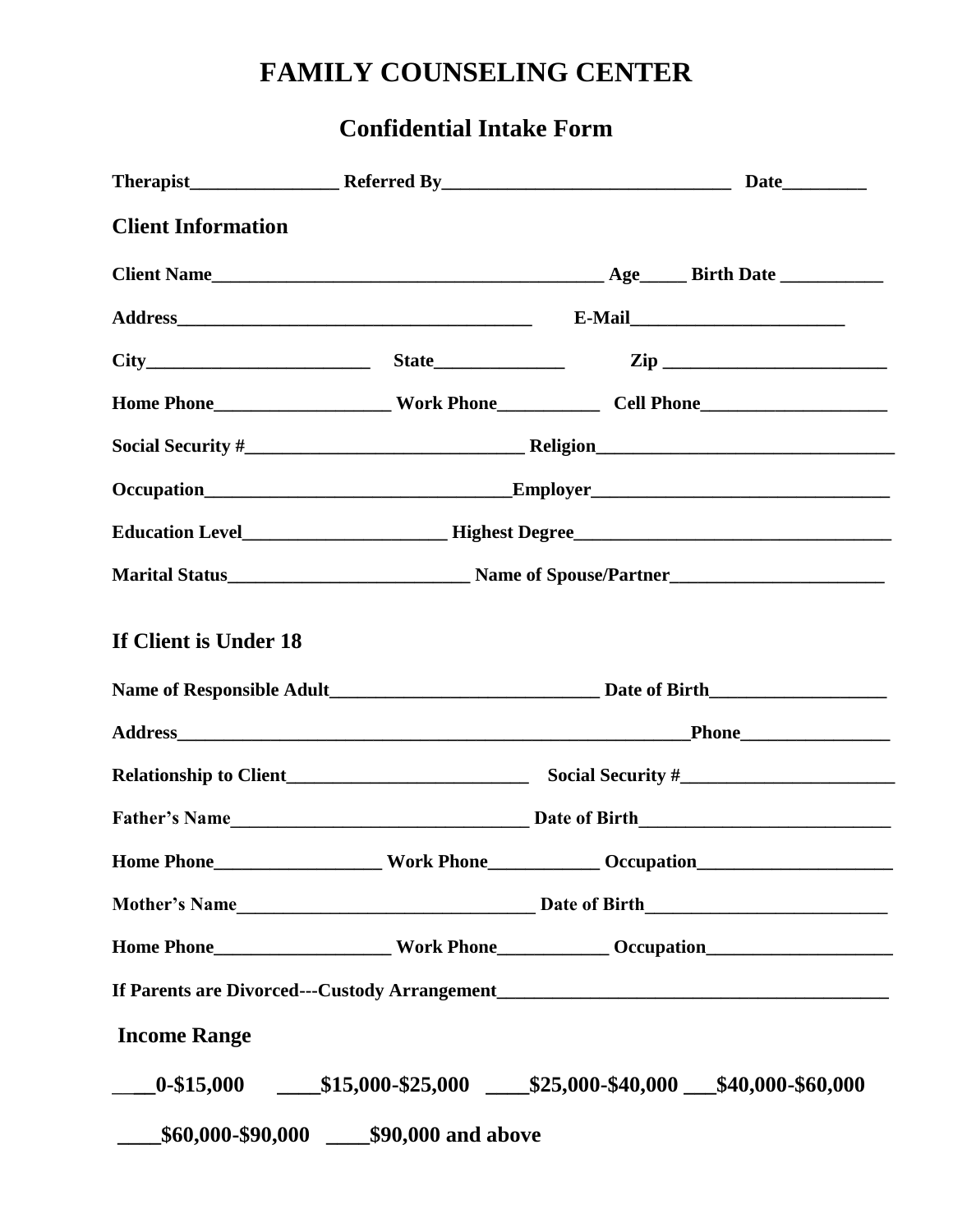# **Name Age Gender Educational Relationship Level To Client Medical History Family Physician** Address City City **Date of last medical exam\_\_\_\_\_\_\_\_\_\_\_\_\_\_\_ Reason for visit\_\_\_\_\_\_\_\_\_\_\_\_\_\_\_\_\_\_\_\_\_\_\_\_\_\_\_\_\_\_\_\_** Are You Now Under Doctor's Care? \_\_\_\_\_\_\_\_\_ If yes, Doctor's Name\_\_\_\_\_\_\_\_\_\_\_\_\_\_\_\_\_ **Reason for Doctor's Care\_\_\_\_\_\_\_\_\_\_\_\_\_\_\_\_\_\_\_\_\_\_\_\_\_\_\_\_\_\_\_\_\_\_\_\_\_\_\_\_\_\_\_\_\_\_\_\_\_\_\_\_\_\_\_\_\_\_\_\_\_\_ List Any Current Medications and Dosages** Medication Dosage Physician **Have You Ever Been Hospitalized for a Mental Illness? \_\_\_\_\_\_\_ Describe\_\_\_\_\_\_\_\_\_\_\_\_\_\_\_\_\_\_\_\_\_ \_\_\_\_\_\_\_\_\_\_\_\_\_\_\_\_\_\_\_\_\_\_\_\_\_\_\_\_\_\_\_\_\_\_\_\_\_\_\_\_\_\_\_\_\_\_\_\_\_\_\_\_\_\_\_\_\_\_\_\_\_\_\_\_\_\_\_\_\_\_\_\_\_\_\_\_\_\_\_\_\_\_\_\_**

#### **Family Information: List below others that live in the home with the client**

Any Previous Counseling? **Let Use Series Therapist** When and Number of Sessions **Type of Counseling: \_\_\_\_\_\_\_\_\_\_\_\_\_\_\_\_\_\_\_\_\_\_\_\_\_\_\_\_\_\_\_\_\_\_\_\_\_\_\_\_\_\_\_\_\_\_\_\_\_\_\_\_\_\_\_\_\_\_\_\_\_\_\_\_\_\_**